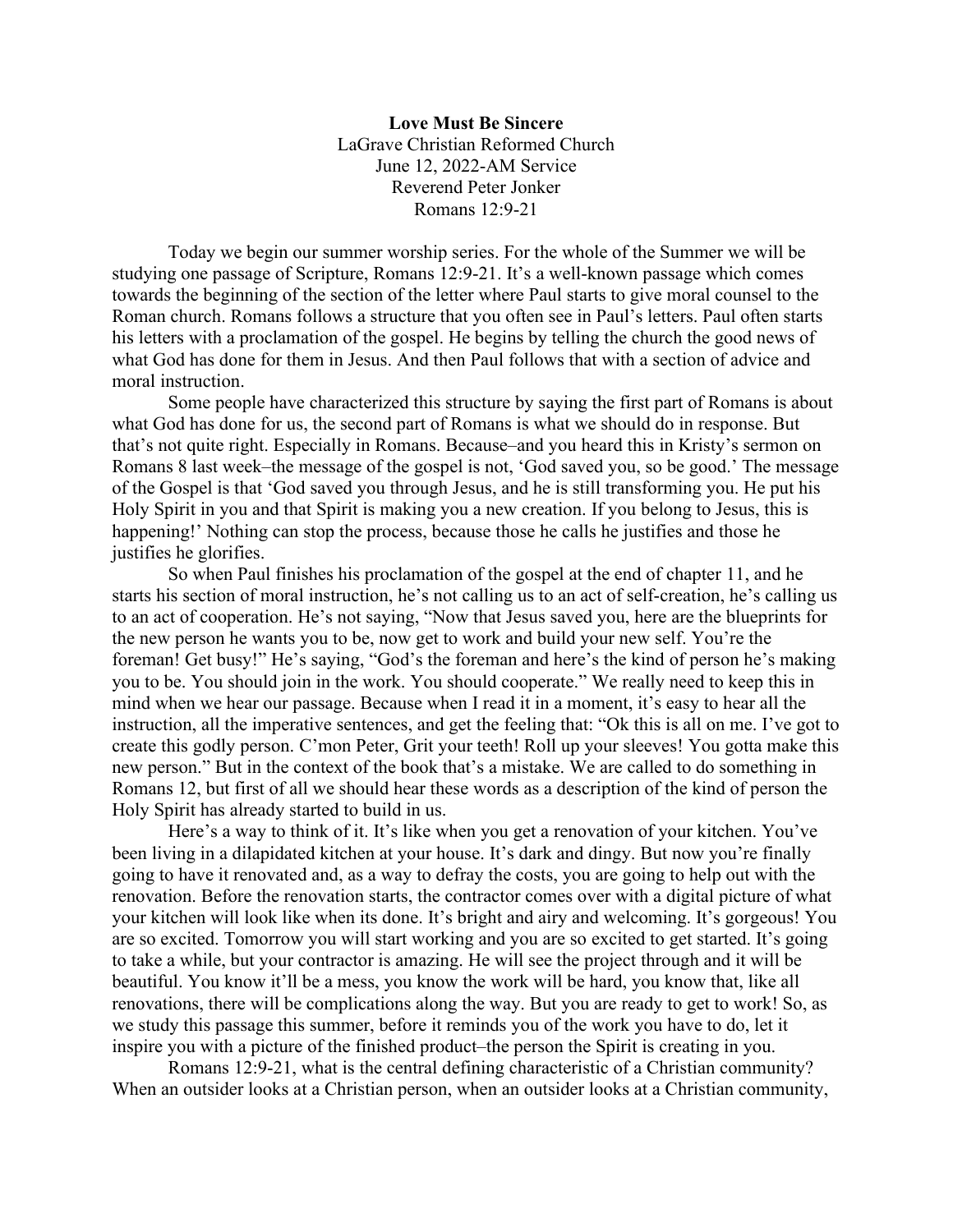what aspect of their life should come to the fore? What should they notice? That's actually a hot question right now. A lot of Christian institutions–schools, churches, parachurch organizations– are writing statements of faith. They are putting these statements together as a way to say, this is what we stand for! This is who we are! And as these statements are being put together most of the debate inevitably goes into the church's moral stance on a hot button issue. These days those tend to center on issues of race and issues surrounding human sexuality. Which are important issues.

But according to our passage, and according to scripture, what is the central defining characteristic of the body of Christ? It is love. I want to focus today on the first four words of our passage. "Love Must Be Sincere." Those aren't just the first four words of our passage; they are the title of the whole summer series. That's because these four words are like a heading for the section. In the Greek, there are only three words. The Greek simply says: "e Agape anupocritos." There's no verb there. Just a noun, an adjective and an article. Literally translated it says. "Sincere Love" The NIV has translated it by supplying a verb which is fine, because clearly Paul is calling us towards sincere love, but commentators note that there is no verb and they suggest that these words are more like a title than a sentence. It's like when you were in middle school and had a paper to write, you put the subject of the paper at the top of your page –"Panda Bears"–and everything below that was what you wanted to say about Panda Bears. That's what Paul is doing here with 'Sincere Love.' That's his title, and everything underneath is a description of what sincere love looks like. Paul puts love front and center.

Love isn't just front and center here, all through the Bible, love is held up as the central feature of Christian character. In the Old Testament the people of God recited the Shema every day: "Hear O Israel the Lord our God, the Lord is one. Love the Lord your God with all your heart, with all your soul, with all your strength." Love at the center. In Exodus 34, when God passes in front of Moses, when he shows Moses his back, he proclaims his glory to Moses "The Lord, the Lord, the gracious and compassionate God, slow to anger and abounding in steadfast love." Love at the center.

And of course in the New Testament, as we heard in our call to confession, when Jesus is asked to summarize the law, when Jesus is asked to say what a disciple looks like, he said, "love." "Love the Lord your God with all your heart and soul and strength and mind; love your neighbor as yourself. All the law and the prophets are summed up by that love," says Jesus. Love at the center.

The apostle John lifts love high. John 3:16: "For God so loved the world he sent his one and only Son." Or even more pointedly, in 1 John 4 he says, "God is love, and the person who does not love does not know God." Love at the center.

And Paul puts love at the center, most famously in 1 Corinthians 13 where he says love is the greatest of all the Spirit's gifts. If you have all kinds of other strengths but have not love, you have nothing. In fact, love at the center.

And then back to Romans, if the opening of our passage isn't enough to convince you that love is the central characteristic of our moral life then let me direct you to words in Romans 13:8ff. "Let no debt remain outstanding, except the continuing debt to love one another, for whoever loves others has fulfilled the law. The commandments, "You shall not commit adultery," "You shall not murder," "You shall not steal," "You shall not covet," and whatever other command there may be, are summed up in this one command: "Love your neighbor as yourself."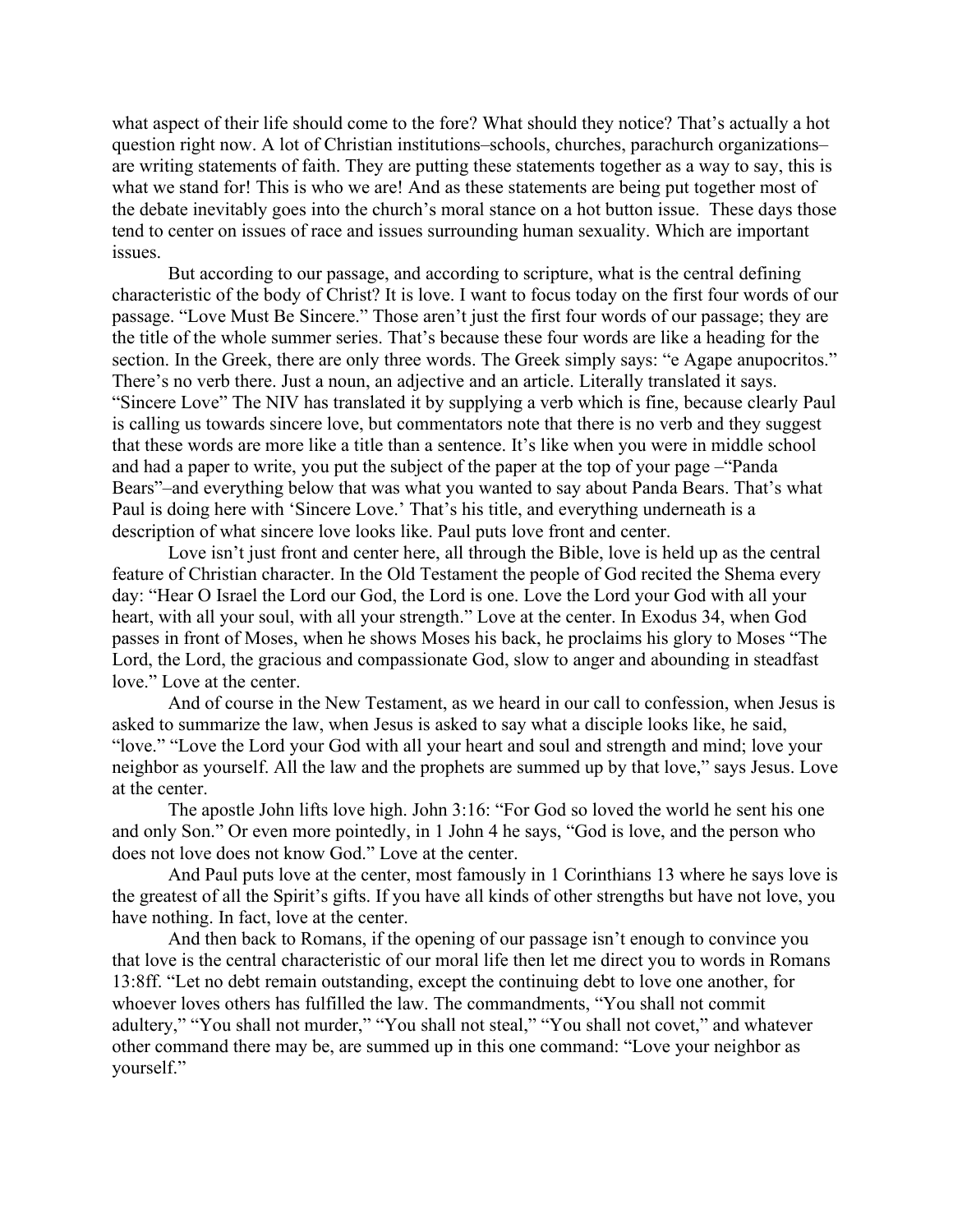… love is the fulfillment of the law." The central characteristic of our moral life is love. When people in the outside world look at us the first thing that should come to mind is our love. When we explain to others what we are about at the center of that explanation should be love. When people spend time with us and live with us over time the thing that should impress them, the thing that stands out about us, should be our sincere love.

Now some may say, "Ok, but isn't that a bit mushy and undefined? All this love talk! It makes us sound like a bunch of hippies! Hey man let's just love each other. All you need is love. You do you and I'll do me and we'll just get along." Are we talking about some sort of mushy relativism where everyone can do what they want and we're supposed to smile at them and say, "hey that's cool! love you man!"

That's a legitimate concern, and as we shall see in this sermon series, that's not what Paul means, that's not what Scripture means, by love. The love that centers us is not a big blob of sentiment. The love that centers us has shape and direction and a source. Through the summer, as we study Romans 12, that love will get definition and shape, and by the time the summer is over we will have a better idea of love's path and purpose.

For today let me just point out that our heading already gives some definition. The Greek word for love is *agape.* That's a word that just about all of you know. I've talked about agape up here before. Agape is the word Paul uses and most of the New Testament writers use when describing the love God has shown to us and to describe the love at the center of the Christian life. Here's what you may not know about agape, before the New Testament, agape was not much used in the Greek language. Scholars have gone back through Greek writings from before the New Testament, and they've found that while the word agape certainly exists, it's rarely used. But after the New Testament is written the word starts showing up all over the place.

What happened there? Paul, under the inspiration of the Holy Spirit, wanted to talk about the love at the center of the church. He knew that this love was different. He knew that love wasn't just like any old love, so he couldn't just use the same words that the Greeks used for romance and desire (eros), so he chose agape. He wanted readers to think, "Agape, why did he choose that word? What does he mean by agape? He must mean something different when he talks about love."

And indeed he did. Agape is a cross shaped love. Agape is not moved by beauty or passion or desire. Agape is moved by need and hurt, it sees need and hurt and it moves towards it with sacrifice, care, grace. That's Jesus' love. Jesus didn't move towards us because we were attractive and morally impressive. Jesus moved towards us and loved us because we were a mess, and he sacrificed himself to heal our mess. Paul has already identified this kind of love as Jesus' love back in chapter 5:8 when he said: "God showed his love (his agape) for us in this: while we were still sinners, Christ died for us." That's agape. We're a mess, we're sinners, we're hostile, but even though we are spitting at him and slapping him and cursing him, Christ dies for us and saves us. That's a distinct kind of love. Paul chooses this obscure word to describe it so no one would ever confuse it with mushy sentiment. That's the love that the Bible puts at the center of our lives and at the center of our community. Agape is our central identifying characteristic.

And it's not just the Bible that tells us that this is the best love, we know this from experience. I do a lot of funerals, and in the process of doing funerals, whether its meeting with the family or during the funeral itself, you get to hear families explain why their loved one was special. As I've done that I've noticed something about the stories that provoke the deepest emotion. The stories that provoke the deepest emotions are not about the person's profession